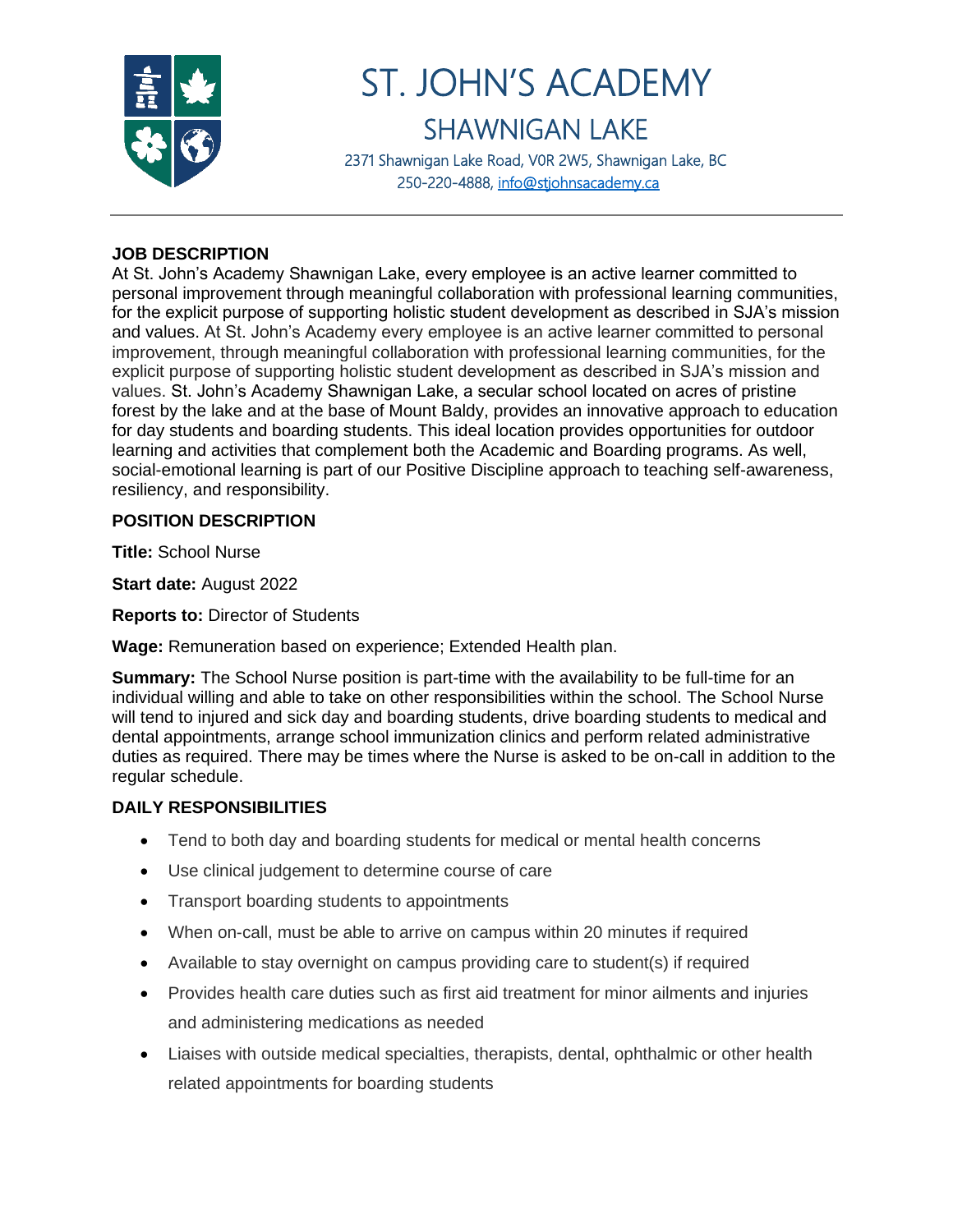- Provides preventative health care, promotion of health and health awareness through seminars
- Refers students to the school counselor when appropriate
- Performs administrative functions, such as maintaining emergency equipment, ordering supplies, maintaining electronic student files including medication needs, immunization records, infirmary records, and allergy lists

## **EDUCATION, EXPERIENCE AND SKILLS**

- Current membership in good standing with the BC College of Nursing Professionals along with a minimum of two years' experience in a related position
- A Bachelor of Science Degree in Nursing or a Licensed Practical Nursing diploma from an accredited post-secondary institution
- Current CPR Level C certification
- Adherence to the BC Standards for Nursing Practice
- Proactive approach to preventative health care
- Proficiency in Microsoft Office (Outlook, Word, Excel)
- Evaluation strategies for situational needs
- Knowledge of, and experience with, international cultures and Indigenous worldviews
- English language skills
- Excellent interpersonal, written and oral communication skills
- Ability to deal with people, and in particular, adolescents, sensitively, empathetically, tactfully, consistently and professionally at all times
- Adept with technology and software applications
- Ability to establish priorities, organize, schedule and solve problems and tasks.
- A Class 5 Driver's license required, Class 4 Driver's license may be beneficial
- All new employees must provide a clean drivers abstract
- All new employees are to clear a Criminal Record Review

#### **Benefits:**

- Extended health care
- Vision care
- Dental care